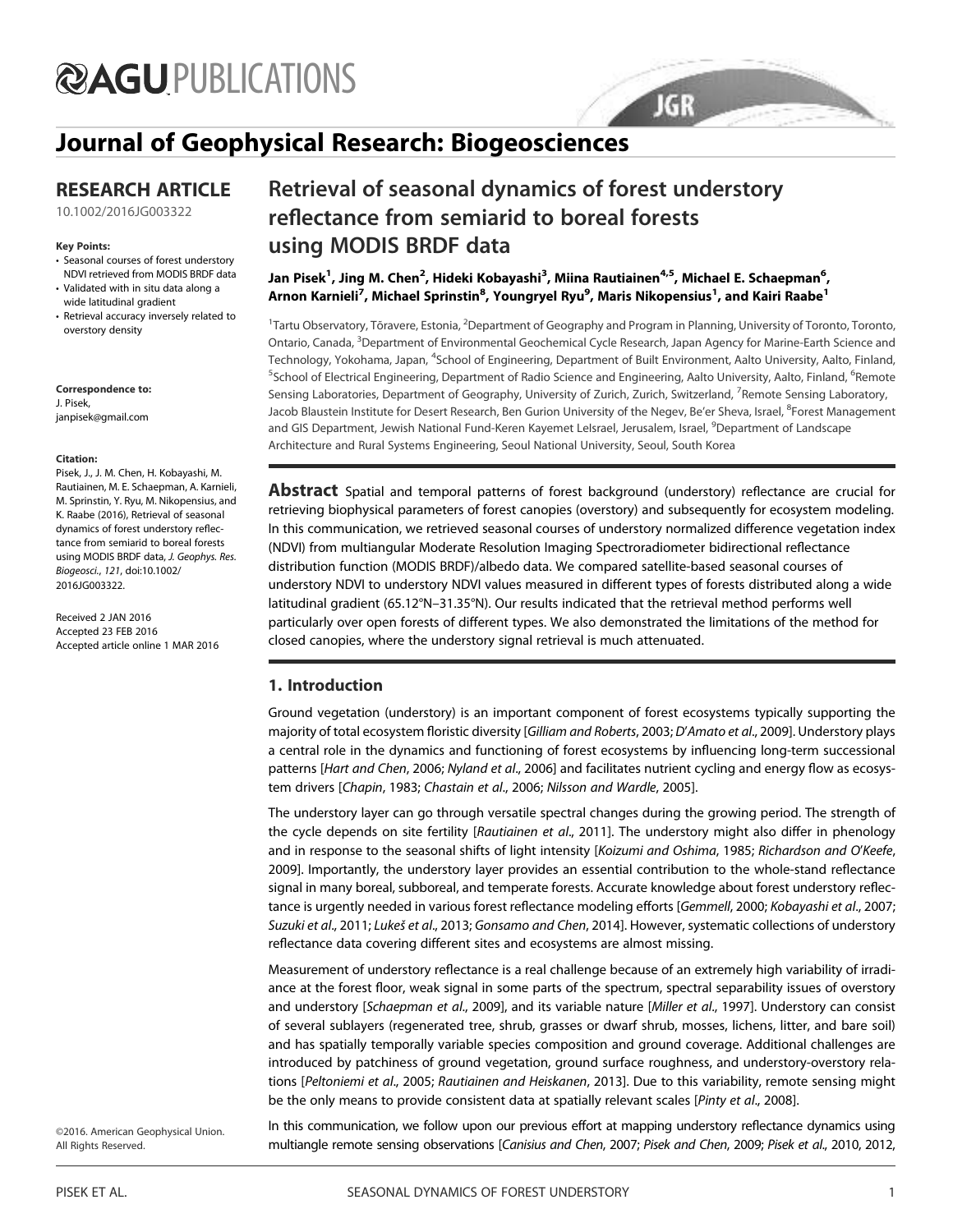2015a, 2015b; Jiao et al., 2014]. Here we focus on the validation of those approaches using MODIS bidirectional reflectance distribution function (BRDF)/albedo data [Schaaf et al., 2002] against an extended collection of different types of forest sites with available in situ understory reflectance measurements. These sites are distributed along a wide latitudinal gradient on the Northern Hemisphere: a sparse and dense black spruce forests in Alaska and Canada, a northern European boreal forest in Finland, hemiboreal needleleaf and deciduous stands in Estonia, a mixed temperate forest in Switzerland, a cool temperate deciduous broadleaf forest in Korea, and a semiarid pine plantation in Israel. The wide range of included different forest types allows us to better understand possibilities and limits of our method and its performance under various growing conditions. Specifically, we seek to answer the following questions:

- 1. Is it possible to track actual understory normalized difference vegetation index (NDVI) dynamics throughout the whole growing season using MODIS BRDF data?
- 2. Are there important differences in seasonal dynamics of understory NDVI between different sites?
- 3. Can we detect and track any differences between the seasonal dynamics of forest overstory and understory layers with this approach?
- 4. What are the limitations of the proposed retrieval method?

#### 2. Materials

#### 2.1. Study Sites

The study sites comprise different types of forest along a wide latitudinal gradient. Detailed site descriptions are provided in Table 1.

There are two North American boreal evergreen needleleaf stands: a sparse black spruce forest in Poker Flat Research Range, AL, USA (PFRR; 65.12°N, 147.5°W) and a dense black spruce forest near Sudbury, ON, Canada (47.16°N, 81.76°W). Both sites lack tall understory vegetation. The forest floor vegetation is dominated by low shrubs and herbs such as Labrador tea (Ledum groenlandicum), bog bilberry (Vaccinium uliginosum), dwarf birch (Betula nana), and cloudberry (Rubus chamaemorus) in PFRR [Kobayashi et al., 2014]. The understory vegetation at Sudbury site consisted mainly of feather moss (Hylocomium splendens) with varying contributions from labrador tea (Ledum groenlandicum) and leather leaf (Chamaedaphne calyculata) [Pisek et al., 2010].

A southern boreal zone in Europe is represented by two stands in Hyytiälä in central Finland. Dominant tree species are Scots pine (Pinus sylvestris) at the xeric heath forest (61.81°N, 24.33°E) and birches (Betula pubescens and Betula pendula) at the herb-rich site (61.84°N, 24.32°E). The growing season typically begins in early May and senescence in late August. The xeric heath forest understory is dominated by lichens and heather. The herb-rich heath forest understory is dominated by herbaceous species and graminoids. Rautiainen et al. [2011] provide more detail.

There are two different forest stands from the adjoining hemiboreal zone in Estonia. The Järvselja RAMI (Radiation Model Intercomparison) [Widlowski et al., 2007] pine stand (58.31°N, 27.30°E) grows on a transitional bog. The understory vegetation is composed of sparse labrador tea (Ledum palustre), cotton grass (Eriophorum vaginatum), and a continuous Sphagnum ssp. moss layer. The RAMI birch stand (58.28°N, 27.33°E) can be described as an herb-rich forest, dominated by the herbaceous species and graminoids; moss layer is sparse or missing [Nikopensius et al., 2015]. The understory vegetation, in general, is more abundant and hosts more species in hemiboreal Järvselja than in boreal Hyytiälä.

The CarboEurope forest flux site Laegern (47.48°N, 8.35°E) in Switzerland represents a temperate mixed forest. The overstory is dominated by European beech (Fagus sylvatica) and Norway spruce (Picea abies). The understory vegetation is rather scarce and consists mainly of Allium ursinum [Eugster et al., 2007]. Overstory [D'odorico et al., 2014] and understory [Leiterer et al., 2015] vegetation behavior is characterized using a multitude of methods.

Gwangneung, a core site of KoFlux network, is a broadleaf stand in a cool temperate forest in Korea (37.75°N, 127.15°E). Overstory canopy consists of Quercus acutissima, Quercus serrata, and Carpinus laxiflora. Dominant understory species include Euonymus oxyphyllus and Cornus kousa. Both overstory and understory species are deciduous [Ryu et al., 2014; Song and Ryu, 2015].

Yatir forest in Israel (31.35°N, 35.03°E) is a monoculture semiarid plantation dominated by Aleppo pine (Pinus halepensis Mill.) [Maseyk et al., 2008]. Sparse understory vegetation develops only during the rainy season (November–March) [Grünzweig et al., 2003].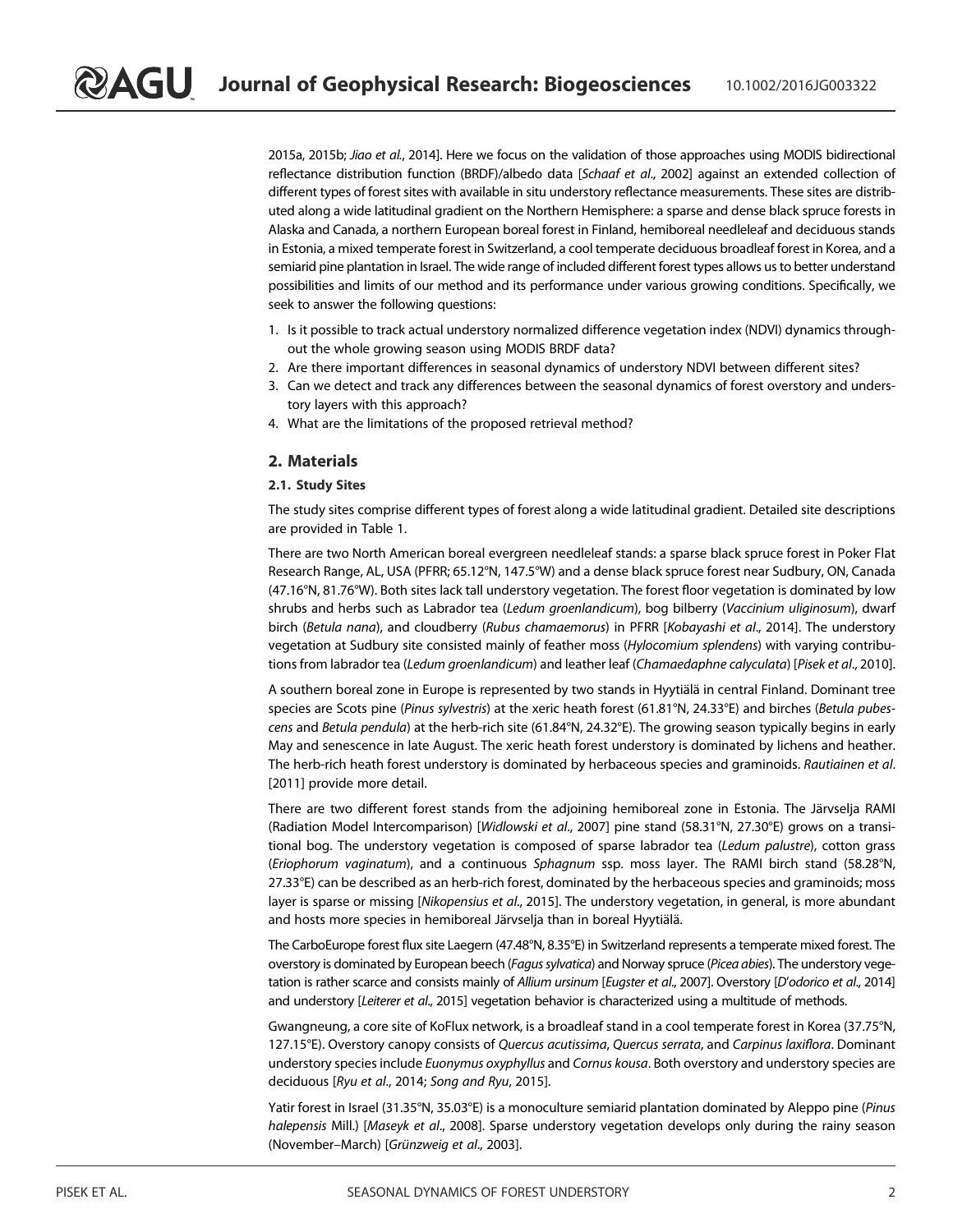#### **Table 1.** Study Site Descriptions<sup>a</sup>

| Site Name                          | <b>PFRR</b>   | Sudbury            | Hyytiälä Xeric     | Hyytiälä<br>Herb Rich | Järvselja<br><b>RAMI Pine</b> | Järvselja<br><b>RAMI Birch</b>          | Laegern         | Gwangneung    | Yatir         |
|------------------------------------|---------------|--------------------|--------------------|-----------------------|-------------------------------|-----------------------------------------|-----------------|---------------|---------------|
| Location                           | AL, USA       | ON, Canada         | Finland            | Finland               | Estonia                       | Estonia                                 | Switzerland     | Korea         | Israel        |
| Latitude<br>$(\text{deg})$         | 65.12°N,      | 47.16°N,           | $61.81^{\circ}$ N, | $61.84^{\circ}$ N,    | 58.31°N,                      | 58.28°N,                                | 47.48°N,        | 37.74°N,      | 31.35°N,      |
| Longitude<br>$(\text{deg})$        | 147.5°W       | 81.76°W            | 24.33°E            | 24.32°E               | 27.30°E                       | 27.33°E                                 | $8.35^{\circ}E$ | 127.14°E      | 35.03°E       |
| Overstory                          | <b>PM</b>     | <b>PM</b>          | SP                 | SB                    | <b>SP</b>                     | BP, AG, PT                              | FS, PA          | QA, QS, CL    | PH            |
| LAIe                               | 0.62          | 2.08               | 1.5                | 3.5                   | 1.75                          | 2.94                                    | $1 - 5.5$       | 3.6           | 1.74          |
| Mean tree<br>height (m)            | $2.4 + -1.1$  | 15.9               | 16.6               | 14.9                  | 16(1.5)                       | 22(5.5)                                 | 30.6            | 18            | 10            |
| Tree density<br>(trees $ha^{-1}$ ) | 3978          | 4000               | 790                | 990                   | 1122                          | 992                                     | 1838            | 838           | 300           |
| Crown radius<br>(m)                | 0.4           | 0.5                | n/a                | n/a                   | 1.86                          | $\overline{2}$                          | 2.8             | n/a           | 2.3           |
| Dominating                         | Vaccinium     | Hylocomium         | Vaccinium vitis-   | Vaccinium             | Ledum palustre,               | Anemone nemorosa, Oxalis sparse; Allium |                 | Euonymus      | sparse        |
| understory                         | corymbosum,   | splendens, Ledum   | idaea, Calluna     | myrtillus, Vaccinium  | Eriophorum vaginatum,         | acetosella, Agrostis                    | ursinum         | oxyphyllus    | grass         |
| species                            | moss, and     | groenlandicum, and | vulgaris, mosses,  | vitis-idaea,          | and continuous                | Stolonifera, and                        | L.              | and Cornus    |               |
|                                    | lichen        | Chamaedaphne       | and lichens        | Deschampsia           | Sphagnum ssp.                 | Sphagnum ssp.                           |                 | kousa         |               |
|                                    |               | calyculata         |                    | flexuosa, and         |                               |                                         |                 |               |               |
|                                    |               |                    |                    | Calamagrostis spp     |                               |                                         |                 |               |               |
| Reference                          | Kobayashi     | Pisek              | Rautiainen         | Rautiainen            | Nikopensius                   | Nikopensius                             | Schneider       | Ryu           | Sprintsin     |
|                                    | et al. [2014] | et al. [2010]      | et al. [2011]      | et al. [2011]         | et al. [2015]                 | et al. [2015]                           | et al. [2014]   | et al. [2014] | et al. [2011] |

<sup>a</sup>PM, Picea mariana; PS, Pinus sylvestris; BP, Betula pendula; AG, Alnus glutinosa; PT, Populus tremula; FS, Fagus sylvatica; PA, Picea abies; QA, Quercus acutissima; QS, Quercus serrata; CL, Carpinus laxiflora; PH, Pinus halepensis; LAIe, estimates of LAI from ground measurements of gap (green) fraction for a specific configuration, assuming random distribution of the elements within the canopy volume (i.e., no clumping).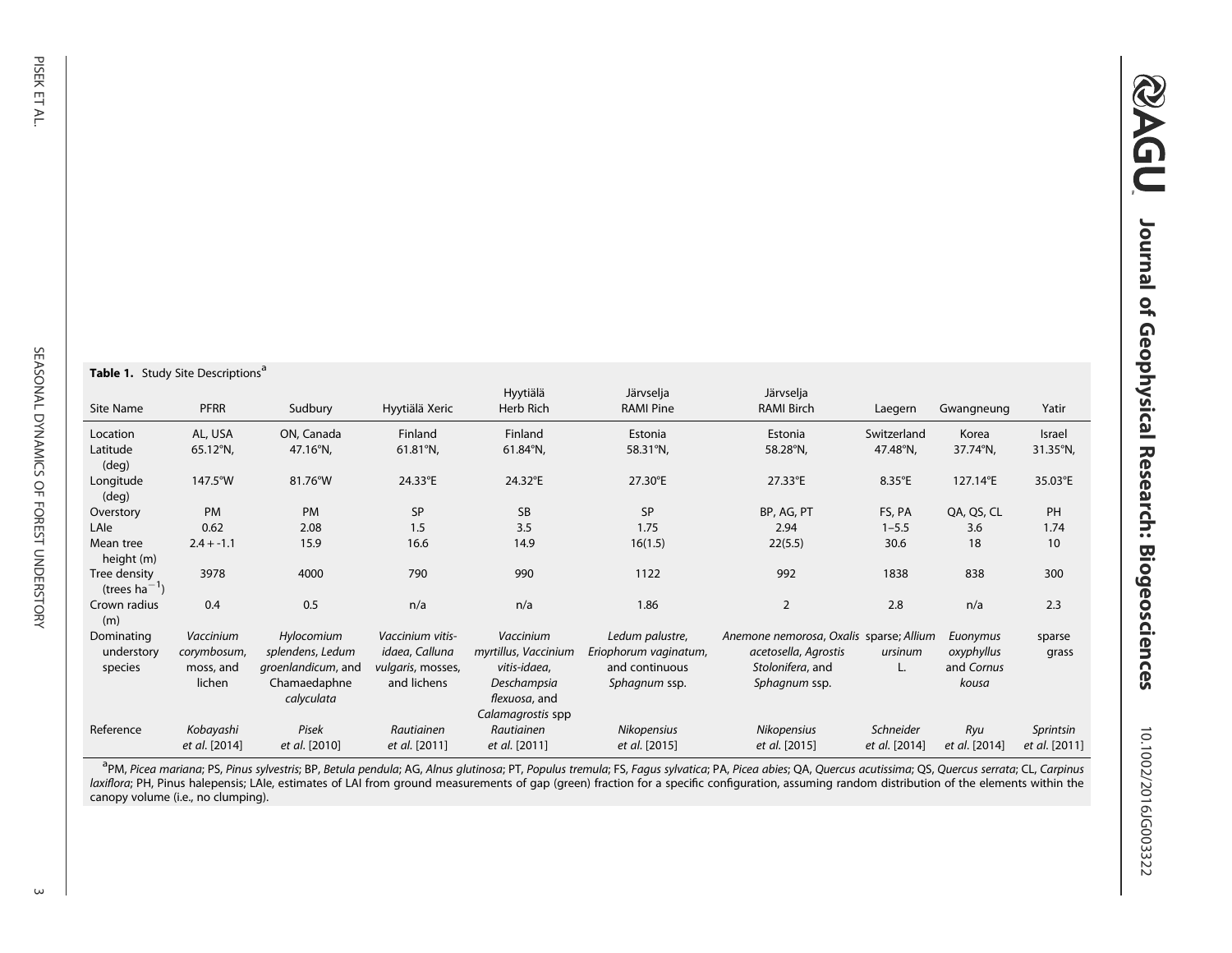| Table 2. Understory Spectra Measurement Descriptions |                             |                          |                                    |                                   |                          |                               |                                   |
|------------------------------------------------------|-----------------------------|--------------------------|------------------------------------|-----------------------------------|--------------------------|-------------------------------|-----------------------------------|
| Site                                                 | <b>PFRR</b>                 | Sudbury                  | Hyytiälä                           | Järvselja                         | Laegern                  | Gwangneung                    | Yatir                             |
| Year/month                                           | 2010/6                      | 2007/6                   | $2010/5 - 9$                       | $2013/5 - 9$                      | 2011/9                   | $2013/3 - 12$                 | 2015/2                            |
| Spectrometer model                                   | MS-720                      | <b>ASD FieldSpec</b>     | <b>ASD FieldSpec</b>               | <b>ASD FieldSpec</b>              | <b>ASD FieldSpec</b>     | LED (SMF-HM153                | <b>ASD FieldSpec</b>              |
|                                                      |                             | Pro                      | <b>Pro</b>                         | Pro                               | Pro                      | 0SRD-509;QED223)              | Pro                               |
| Field of view                                        | $25^\circ$                  | $25^\circ$               | $25^\circ$                         | $25^\circ$                        | $25^\circ$               | $180^\circ$                   | $25^\circ$                        |
| Diameter of<br>measured area (m)                     | $\overline{\phantom{0}}$    | 0.025                    | 0.5                                | 0.5                               | $\overline{\phantom{0}}$ |                               | 0.5                               |
| Spectral range (nm)                                  | 350-1050                    | 350-1050                 | 325-1075                           | 350-1050                          | 354-2450                 | 618-674:<br>807-879           | 350-1050                          |
| Spectral resolution (nm)                             | $3 \text{ nm}$              | $3 \text{ nm}$           | $3.5 \text{ nm}$                   | $3 \text{ nm}$                    | $3 \text{ nm}$           | $\overline{\phantom{a}}$      | $3 \text{ nm}$                    |
| Illumination conditions                              | clear sky                   | clear sky                | diffuse                            | diffuse                           | clear sky                | diffuse                       | diffuse                           |
| Sampling                                             | various floor<br>conditions | individual<br>components | every 0.7 m along<br>28 m transect | every 2 m along<br>100 m transect | individual<br>components | sensors installed<br>on tower | every 2 m along<br>100 m transect |

#### 2.2. In Situ Measurements

In this work the reflectance factors measured by the field spectrometers are referred similarly to the satellitederived hemispherical-directional reflectance factors (HDRFs, terminology following Schaepman-Strub et al. [2006]). We approximate the field of view of the ground spectrometers to be angular, and some anisotropy was captured corresponding to normal remote sensing viewing geometry. Overview of individual in situ campaigns is provided in Table 2.

At PFRR, spectral HDRFs of the black spruce forest floor were measured in July 2010 under clear skies. Kobayashi et al. [2014] used a spectrometer (MS-720, EKO, Inc.) that measures from 350 to 1050 nm with a 3 nm spectral resolution. The measured spectral HDRFs were weighted for incoming spectral solar fluxes.

The sunlit reflectance of the present forest floor types at Sudbury was reported by Pisek et al. [2010] using a FieldSpec Pro spectrometer (ASD, Analytical Spectral Devices, Inc., Boulder, CO, USA). Pisek et al. [2010] took several sets of spectral reflectance measurements at different locations within the forest stand in June 2008. All spectral reflectance measurements were taken in the nadir direction under clear sky conditions ~3 cm above sunlit targets (leaves or moss/lichen layer and ground). No fore-optics was used. The measurements were standardized to reflectance using a Spectralon diffuse reflectance target (Labsphere Inc., North Sutton, NH, USA). The average HDRF was obtained based on the reflectance of the cover types weighted by their area fractions as derived from photos taken at the site.

The understory spectra at Hyytiälä [Rautiainen et al., 2011], Järvselja [Nikopensius et al., 2015], and Yatir sites were obtained following the protocol of Rautiainen et al. [2011]. The understory spectra were measured under diffuse light conditions with fiber input supplied ASD FieldSpec Pro spectrometer, covering 350–1050 nm region. The sampling interval was 1.4 nm with the resolution 3 nm at full width at half maximum at 700 nm. All measurements were taken when the Sun was completely blocked by the clouds, or direct solar radiance was totally attenuated by the long path length in tree crown layer at low solar elevations close to sunset. The understory spectra were measured along respective transects across each stand, resulting in 40–50 measurement points (with three understory spectra per each measurement point) per transect. Three spectra above a Spectralon white panel were recorded at the beginning and end of each transect and also along it after every four understory spectra measurement points.

Spectral measurements were then processed to correspond to HDRFs. Two Spectralon reflectance measurements made before and after each understory spectrum quadruplet along given transect were interpolated linearly in time to estimate the spectral irradiance for the moments when the understory spectra were recorded. A hemispherical-conical reflectance factor was obtained with an "uncalibrated" Spectralon reflectance spectrum and the interpolated irradiance.

ASD FieldSpec Pro measurements were performed under fully illuminated conditions at Laegern in September 2011 [Schneider et al., 2014]. The objects were placed and measured in full sunshine on a fully absorbing background (black cloth). The average HDRF background signal was estimated by linear mixing of the percentages of understory vegetation coverage (>3 m, 5%; 0–3 m, 32%), unvegetated areas (18%), and litter (45%).

At Gwangneung site, light-emitting diode (LED) sensors were installed at four canopy depths using a flux tower structure [Ryu et al., 2014]. LED sensors as spectrally selective light detector were reported and tested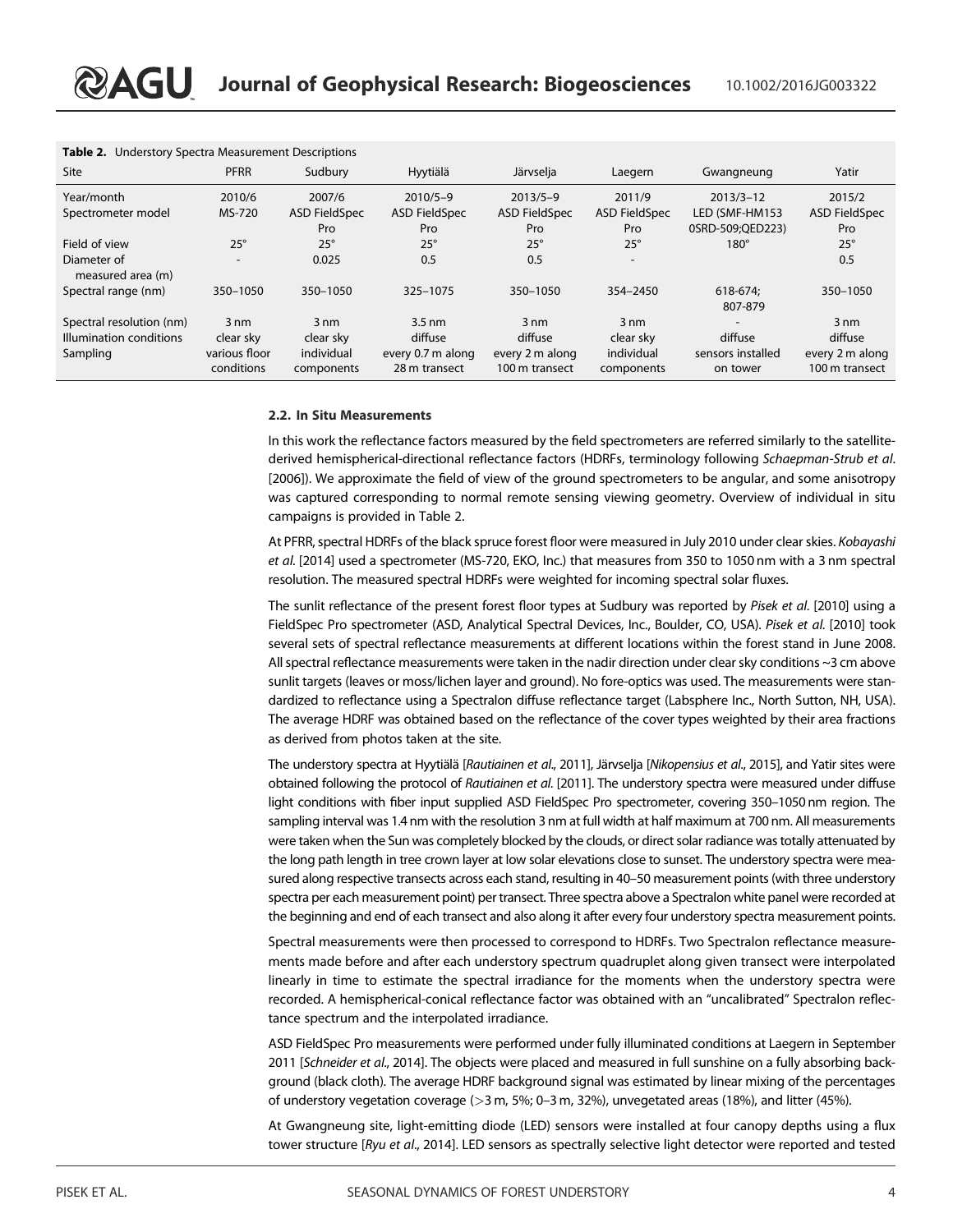in a previous study [Ryu et al., 2010]. LEDs in the sensor heads were housed beneath Teflon (Teflon®, DuPont, Wilmington, DE, USA) to diffuse the incoming light at Gwangneung. One sensor head was directed to the zenith and the other toward the nadir direction, which enabled monitoring bihemispheric reflectance. We assembled four-band (red, green, blue, and near-infrared (NIR)) LED sensors and used red and NIR channels to compute NDVI. As overstory canopy was distinct above 12 m height [Song and Ryu, 2015], we used LED sensors data collected at 12 m height to retrieve understory NDVI. CR1000 data loggers (Campbell Sci., Inc., CSI, Logan, UT, USA) sampled irradiance from each spectral channel every 30 s and stored half-hour mean values throughout the growing season in 2013. Series of concurrent LED measurement- and ASD measurement-based NDVI values showed good agreement in the fall 2015 (results not shown).

A relative spectral response function used to simulate Moderate Resolution Imaging Spectroradiometer (MODIS) data from in situ spectrometer measurements was used to compute broadband HDRFs for red (620–670 nm) and NIR (841–876 nm) wavelengths at each site. Finally, a broadband normalized difference vegetation index (NDVI) [Rouse et al., 1973] was calculated from these red and NIR bands. The variability in the understory NDVI due to the spatial heterogeneity of understory vegetation differed between sites. The rather infertile sites (e.g., Järvselja RAMI pine; Yatir) had lower variability in field measurements (standard deviation (SD) ~ 0.06), while more fertile sites (e.g., Järvselja RAMI birch) had higher variability (SD ~ 0.13).

#### 2.3. MODIS Data

The MODIS BRDF/albedo product (MCD43A1, version 5) [Lucht et al., 2000; Schaaf et al., 2002] is a MODIS standard product that provides the weighting parameters associated with the RossThick-LiSparse BRDF model that describes the reflectance anisotropy at 500 m resolution. The BRDF parameters are produced every 8 days with 16 days of acquisition using both Terra and Aqua data [Schaaf et al., 2002]. We retrieved the forest understory signal using the BRDF model parameters (isotropic, volumetric, and geometric kernel weights) [Roujean et al., 1992] for MODIS band 1 (red, 620–670 nm) and band 2 (NIR, 841–876 nm). MODIS data used in this study were acquired for tiles covering the test sites and years with available in situ measurements described in section 2.1. For each date, we reconstructed the bidirectional reflectance factor (BRF) values for required geometries (see section 3). All the MCD43A1 data were downloaded from the Data Pool of Land Processes Distributed Active Archive Center. The associated data quality (MCD43A2) product was also downloaded from the same source and was used to analyze the effect of retrieval quality on the accuracy of calculating understory reflectance.

#### 3. Retrieval Method

The total top-of-canopy reflectance  $(R)$  can be expressed as a linear combination of the contributions from the sunlit and viewed and shaded and viewed components [Li and Strahler, 1985; Chen et al., 2000; Bacour and Bréon, 2005; Chopping et al., 2008]:

$$
R = R_{T} \cdot k_{T} + R_{G} \cdot k_{G} + R_{ZT} \cdot k_{ZT} + R_{ZG} \cdot k_{ZG}
$$
 (1)

where  $R_{\rm T}$ ,  $R_{\rm G}$ ,  $R_{Z\rm T}$ , and  $R_{Z\rm G}$  are the reflectance factors of the sunlit crowns, sunlit understory, shaded crowns, and shaded understory, respectively.  $R_{\rm G}$  can be considered the BRF of the target (understory). The  $k_{\rm j}$  is the proportions of these components at the chosen view angle or in the instantaneous field of view (IFOV) of the sensor at given irradiation geometry. Based on the assumption that the reflectance factors of the overstory and the understory at the given illumination geometry differ little between chosen view angles, one can derive the understory reflectance factor ( $R_G$ ) [Canisius and Chen, 2007]. Pisek et al. [2015a] recently identified the most suitable viewing configuration for the  $R_G$  retrieval using a new high angular resolution BRF data set of Kuusk et al. [2014] with accompanying in situ measurements of understory reflectance [Kuusk et al., 2013]. Following Pisek et al. [2015a], the reflectance at nadir ( $R_n$ ; view zenith angle (VZA) = 0°) and another zenith angle ( $R_n$ ; ; VZA = 40°) with solar zenith angle corresponding to the Sun's position at 10:00 local time for given day and relative azimuth angle (PHI = 130 $^{\circ}$ ) can be expressed by equations (2) and (3):

$$
R_n = R_T \cdot k_{Tn} + R_G \cdot k_{Gn} + R_{ZT} \cdot k_{ZTn} + R_{ZG} \cdot k_{ZGn}
$$
 (2)

$$
R_a = R_T \cdot k_{Ta} + R_G \cdot k_{Ga} + R_{ZT} \cdot k_{ZTa} + R_{ZG} \cdot k_{ZGa}
$$
 (3)

The reflectance of shaded tree crowns ( $R_{ZT}$ ) and understory ( $R_{ZG}$ ) can be expressed dynamically as functions of their sunlit fractions and the multiple scattering factor M [White et al., 2001, 2002], giving  $R_{ZT} = M \cdot R_T$  and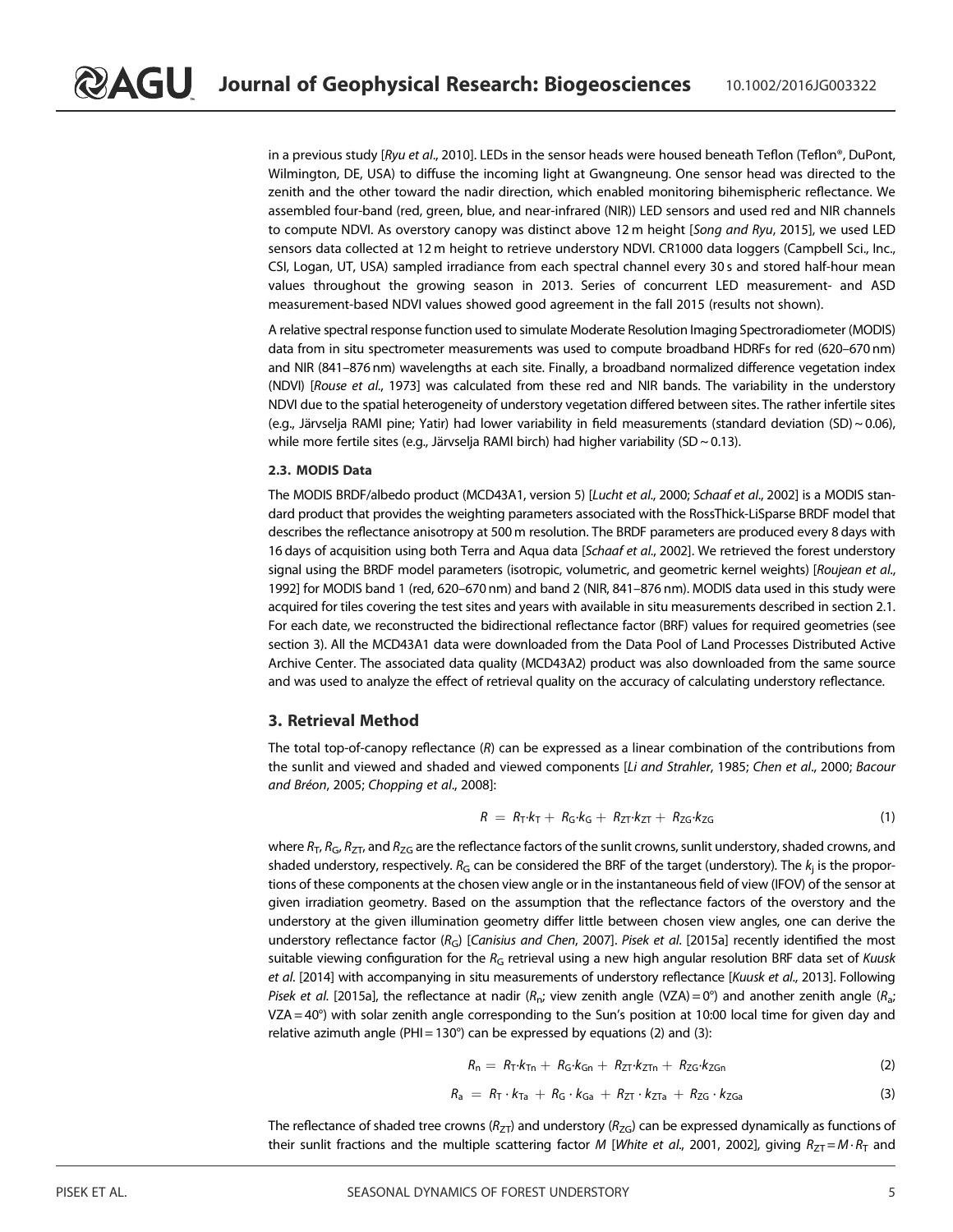|                                                                                                           | Table 3. Stand Parameters for the Four-Scale Model |                                   |  |  |  |  |  |
|-----------------------------------------------------------------------------------------------------------|----------------------------------------------------|-----------------------------------|--|--|--|--|--|
| Stand                                                                                                     | Deciduous                                          | Coniferous                        |  |  |  |  |  |
| Stand density (trees/ha)<br>Tree height (m)<br>Length of live crown (m)<br>Radius of crown projection (m) | 500,1000,2000<br>25<br>9.2<br>1.87                 | 500,1000,2000<br>16<br>4.2<br>1.5 |  |  |  |  |  |
| Leaf area index $(m^2/m^2)$                                                                               | 1,2,3                                              | 1,2,3                             |  |  |  |  |  |

 $R_{\text{ZG}} = M \cdot R_{\text{G}}$ , where  $M = R_{\text{Z}}/R$  for a reference target. M is predetermined by the four-scale geometric-optical model inversion [Chen and Leblanc, 1997]. The proportions of the components (k<sup>j</sup> ) for each stand were retrieved with the four-scale model [Chen and Leblanc, 1997] using para-

meters for generalized deciduous and coniferous tree stands (see Table 3) common to European boreal/hemiboreal zone [Kuusk et al., 2013; Crowther et al., 2015]. Combining and solving equations (2) and (3) and inserting the MODIS-derived  $R_{\rm n}$  and  $R_{\rm a}$ , the understory reflectance  $R_{\rm G}$  for red and NIR band and the resulting understory NDVI (NDVI<sub>u</sub>) value can be calculated. For the general retrieval of understory signal over large areas, the input stand parameters from Table 2 may not be always precisely known. Gemmell [2000] also found that specifying the correct range/constraints for understory alone greatly reduced the errors in the retrieved overstory parameters [Gemmell, 2000]. Following Gemmell [2000], we opted for reporting a general range of understory NDVI values using the combinations of parameter values from Table 3 for each site and date.

#### 4. Results

The retrieval method was able to track seasonal dynamics of understory over a very wide NDVI range (Figure 1). The PFRR site has the smallest overstory effective leaf area index (LAI<sub>e</sub> = 0.62) [Kobayashi et al., 2014], the understory is well exposed, and the retrieved understory NDVI range aligns well with the in situ measurements at day of year (DOY) 188 (Figure 1a). The high understory visibility with a weak seasonality of overstory LAI throughout the growing season [Yang et al., 2014] translates into a rather narrow range and lower uncertainty of understory NDVI values.

Black spruce also dominates overstory in Sudbury, but the site is more fertile and the measured in situ understory NDVI value (0.76) is higher than in PFRR. The canopy is rather closed and prevents a correct retrieval of understory NDVI dynamics at 500 m spatial resolution (Figure 1b).

The site fertility is well reflected in the seasonal variation of understory NDVI measurements of the southern boreal and semiboreal forest sites as well (Figures 1c–1f). The fertile sites both in Hyytiälä (Figure 1c) and Järvselja (Figure 1e) experience a rapid understory NDVI increase at the beginning of the season, followed by a clear understory NDVI decrease in the fall. There is also a visible shift in the earlier development of understory in the more southern RAMI birch site in Järvselja (Figure 1e) compared to the similar stand in Hyytiälä (Figure 1c) that is observed both by in situ and satellite data. The less fertile sites (Figures 1d and 1f) showed progressively smaller variations with a more gradual increase in understory NDVI and not very pronounced signs of senescence. Importantly, results from the European boreal forests (Figures 1c–1f) confirm that the retrieval method is indeed capable of tracking the actual understory NDVI dynamics throughout the whole growing season. Rautiainen et al. [2011] previously noted that the understory and tree canopy layers develop at a similar pace in the spring in boreal Hyytiälä. Nikopensius et al. [2015] illustrated that in the case of the fertile sites in more southern semiboreal forests of Järvselja, there is a clear early understory development prior to canopy development due to the presence of spring ephemerals. However, it should be noted that such mismatch in the seasonal development of understory and tree canopy layers might not be always detectable while using NDVI from satellite images as the indicator [Rautiainen et al., 2011].

The seasonal trajectory of understory NDVI reflects the longer growing season in the temperate forests at Laegern (Figure 1g) and Gwangneung (Figure 1h). At the same time, there is a clear mismatch between the retrieved range of understory NDVI values and available in situ measurements at Laegern. Laegern has a closed canopy with LAIe up to 5.5 and very big trees ( $h>$  30 m; max. crown radius  $>$  10 m; Table 1). The dense and closed canopy obscures understory especially at off-nadir angles [Rautiainen et al., 2009]. Figure 1g shows that under such circumstances the correct independent estimation of understory signal is not possible. Gwangneung (Figure 1h) has sparser, more open canopy and smaller trees ( $h = 18$  m; Table 1) relative to Laegern, and the understory NDVI values are aligned with in situ measurements much better than in case of Laegern.

Yatir is a semiarid plantation with well-visible ground. The distinct understory phenology (disappearance of understory vegetation after March) is properly reflected in the trajectory of understory NDVI retrieved with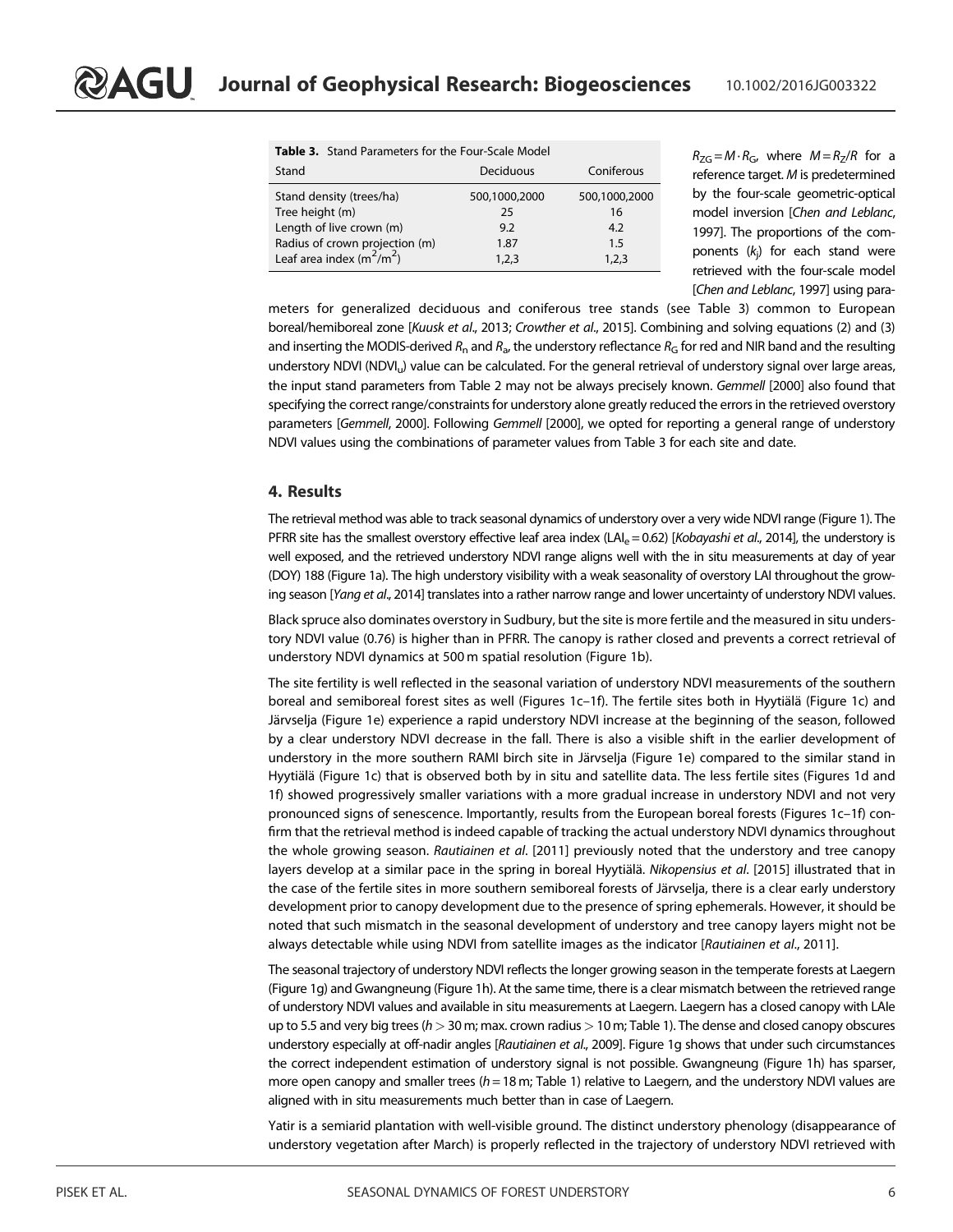

Figure 1. Seasonal profiles of understory NDVI (NDVI<sub>u</sub>) ranges (blue bars) and their comparison with in situ measurements (purple dots) and computed nadir NDVI values from MODIS BRDF/albedo data (green lines). Gray bars indicate MODIS BRDF parameters with lower quality flags; black bar indicates no data available. (For interpretation of the references to color in this figure legend, the reader is referred to the web version of this article.)

the satellite data (Figure 1i). The measured in situ value at DOY 54 in 2015 (0.29) also falls well within the estimated understory NDVI range from MODIS.

The obtained results allow better understanding of limitations of the retrieval method over the wide range of forest types. Understory signal retrieval is possible in sparse and clumped canopies, where the scattering within the tree crowns and from understory is likely to be predominantly volumetric. The influence of understory signal cannot be neglected under such circumstances. The retrieval method showed its capabilities over a wide range of understory NDVI values and its effectiveness in tracking the seasonal dynamics irrespective of the timing of the main growing period.

The retrieval method was originally proposed for a boreal forest, and yet our results indicate that it may well perform outside this forest type as well, given the understory is visible at the required off-nadir angle configuration (VZA =  $40^{\circ}$ ; PHI = 130°). Importantly, in agreement with simulations by Pisek et al. [2010], the performance of the method was shown not to be critically sensitive to the assumed stand density in case of low to intermediate densities, when the influence of the background reflectance on the total canopy signal is the greatest [Rautiainen et al., 2007].

The performance of the method is severely limited in rather closed canopies such as Sudbury or Laegern. The dominant scattering effect is geometric-optic (shadowing) in such stands. There is only a negligible understory influence on the top-of-canopy signal. The understory signal retrieval is then not independently possible. At the same time, under such circumstances the missing information about the understory signal does not hinder the remote sensing of biophysical properties of prime interest—LAI and fraction of absorbed photosynthetically active radiation (fAPAR) of forest canopy layer [Garrigues et al., 2008; Weiss et al., 2014].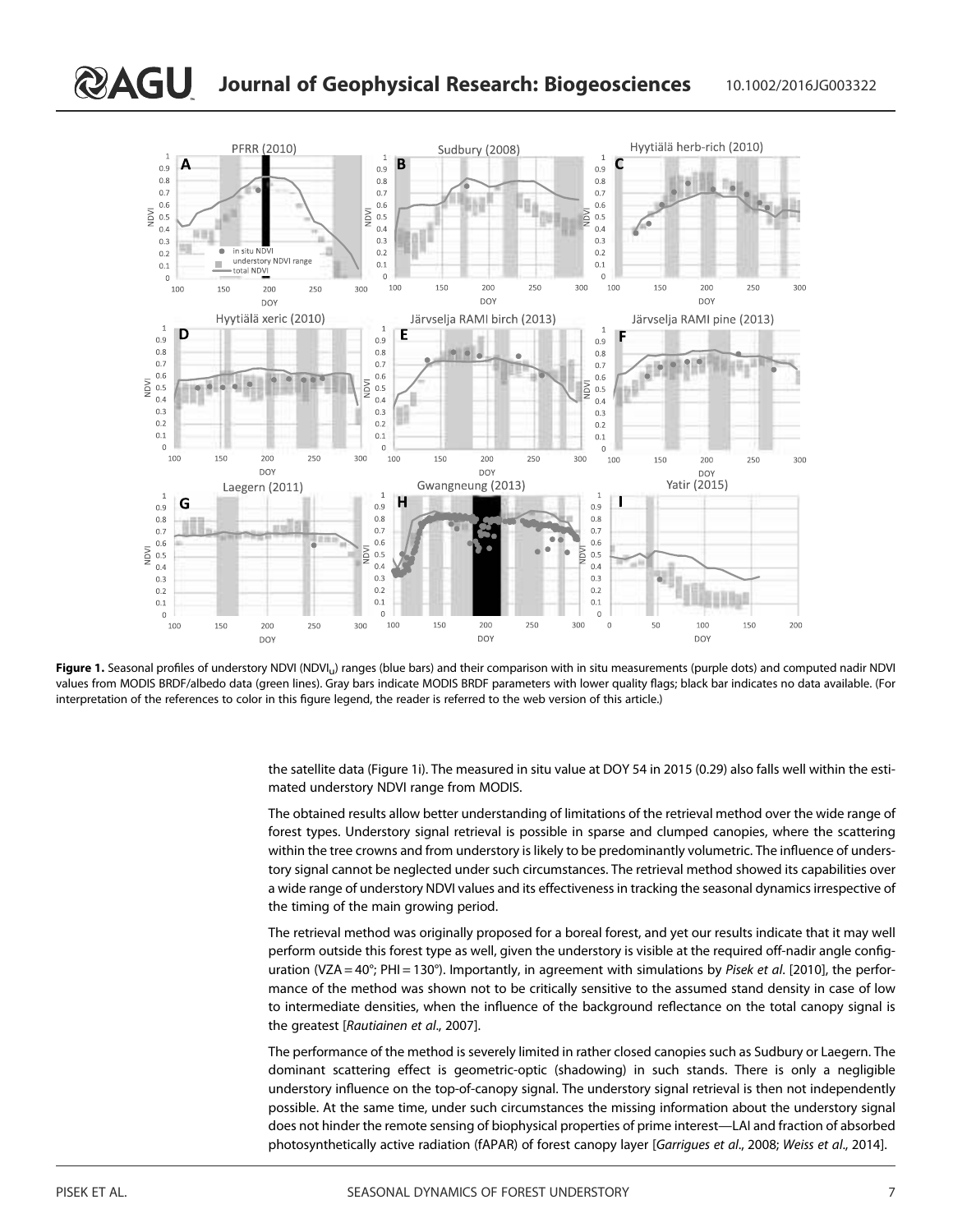#### 5. Conclusions

We report on the performance of physically based approach to estimate understory NDVI from MODIS BRDF/albedo data and its seasonal dynamics over a wide range of forest types. Our results indicate that the retrieval method performs well over different types of open forests. We also demonstrate the limitations of the method, particularly in closed canopies, where the understory signal retrieval is not possible independently from the overstory. The retrieval of understory signal can be used, e.g., to improve the estimates of leaf area index (LAI) [Gonsamo and Chen, 2014], fAPAR in sparsely vegetated areas [Weiss et al., 2014], and also to study the phenology of understory layer [Richardson and O'Keefe, 2009]. Our results are particularly useful to producing Northern Hemisphere maps of seasonal dynamics of forests [Park et al., 2015], allowing to separately retrieve understory variability, being a main contributor to spring emergence and fall senescence uncertainty [Garonna et al., 2014]. The inclusion of understory variability in ecological models will ultimately improve prediction and forecast horizons [Petchey et al., 2015] of vegetation dynamics.

#### References

Bacour, C., and F. M. Bréon (2005), Variability of biome reflectance directional signatures as seen by POLDER, Remote Sens. Environ., 98, 80-95. Canisius, F., and J. M. Chen (2007), Retrieving forest background reflectance in a boreal region from Multi-angle Imaging SpectroRadiometer (MISR) data, Remote Sens. Environ., 107(1–2), 312–321.

Chapin, F. S. (1983), Nitrogen and phosphorous nutrition and nutrient cycling by evergreen and deciduous understory shrubs in an Alaskan black spruce forest, Can. J. For. Res., 13, 773–781.

Chastain, R. A., W. S. Currie, and P. A. Townsend (2006), Carbon sequestration and nutrient cycling implications of the evergreen understory layer in Appalachian forests, For. Ecol. Manage., 231, 63–77.

Chen, J. M., and S. G. Leblanc (1997), A four-scale bidirectional reflectance model based on canopy architecture, IEEE Trans. Geosci. Remote Sens., 35(5), 1316–1337.

Chen, J. M., X. Li, T. Nilson, and A. Strahler (2000), Recent advances in geometrical optical modelling and its applications, Remote Sens. Rev., 18(2-4), 227–262.

Chopping, M., G. G. Moisen, L. H. Su, A. Laliberte, A. Rango, J. V. Martonchik, and D. P. C. Peters (2008), Large area mapping of southwestern crown cover, canopy height, and biomass using the NASA Multiangle Imaging Spectro-Radiometer, Remote Sens. Environ., 112(5), 2051–2063. Crowther, T. W., et al. (2015), Mapping tree density at a global scale, Nature, 525, 201–205.

D'Amato, A. W., D. A. Orwig, and D. R. Foster (2009), Understory vegetation in old-growth and second-growth Tsuga canadensis forests in western Massachusetts, For. Ecol. Manage., 257, 1043–1052.

D'odorico, P., A. Gonsamo, B. Pinty, N. Gobron, N. Coops, E. Mendez, and M. E. Schaepman (2014), Intercomparison of fraction of absorbed photosynthetically active radiation products derived from satellite data over Europe, Remote Sens. Environ., 142, 141-154.

Eugster, W., K. Zeyer, M. Zeeman, P. Michna, A. Zingg, N. Buchmann, and L. Emmenegger (2007), Methodical study of nitrous oxide eddy covariance measurements using quantum cascade laser spectrometry over a Swiss forest, Biogeosciences, 927–939.

Garonna, I., R. de Jong, A. J. de Wit, C. A. Mucher, B. Schmid, and M. E. Schaepman (2014), Strong contribution of autumn phenology to changes in satellite-derived growing season length estimates across Europe (1982–2011), Global Change Biol., 20, 3457–3470.

Garrigues, S., et al. (2008), Validation and intercomparison of global leaf area index products derived from remote sensing data, J. Geophys. Res., 113, G02028, doi:10.1029/2007JG000635.

Gemmell, F. (2000), Testing the utility of multi-angle spectral data for reducing the effects of background spectral variations in forest reflectance model inversion, Remote Sens. Environ., 72, 46–63.

Gilliam, F. S., and M. R. Roberts (2003), The Herbaceous Understory in Forests of Eastern North America, 464 pp., Oxford Univ. Press, New York. Gonsamo, A., and J. M. Chen (2014), Improved LAI algorithm implementation to MODIS data by incorporating background, topography and foliage clumping information, IEEE Trans. Geosci. Remote Sens., 52, 1076–1088.

Grünzweig, J. M., T. Lin, A. Schwartz, and D. Yakir (2003), Carbon sequestration in arid-land forest, Global Change Biol., 9(5), 791–799. Jiao, T., R. Liu, Y. Liu, J. Pisek, and J. M. Chen (2014), Mapping global seasonal forest background reflectivity with multi-angle imaging spectroradiometer data, J. Geophys. Res. Biogeosci., 119, doi:10.1002/2013JG002493.

Hart, S. A., and H. Y. H. Chen (2006), Understory vegetation dynamics of North American boreal forests, Crit. Rev. Plant Sci., 25, 381–397. Kobayashi, H., R. Suzuki, and S. Kobayashi (2007), Reflectance seasonality and its relation to the canopy leaf area index in an eastern Siberian larch forest: Multi-satellite data and radiative transfer analyses, Remote Sens. Environ., 106, 238–252.

Kobayashi, H., R. Suzuki, S. Nagai, T. Nakai, and Y. Kim (2014), Spatial scale and landscape heterogeneity effects on FAPAR in an open canopy black spruce forest in interior Alaska, IEEE Geosci. Remote Sens. Lett., 11(2), 564–568, doi:10.1109/LGRS.2013.2278426.

Koizumi, H., and Y. Oshima (1985), Seasonal changes in photosynthesis of four understory herbs in deciduous forests, Bot. Mag. Tokyo, 98, 1-13. Kuusk, A., M. Lang, and J. Kuusk (2013), Database of optical and structural data for the validation of forest radiative transfer models, in Radiative Transfer and Optical Properties of Atmosphere and Underlying Surface, Light Scattering Rev., vol. 7, edited by A. A. Kokhanovsky, pp. 109–148, Springer, Berlin.

Kuusk, A., J. Kuusk, and M. Lang (2014), Measured spectral bidirectional reflection properties of three mature hemiboreal forests, Agric. For. Meteorol., 185, 14–19.

Leiterer, R., R. Furrer, M. E. Schaepman, and F. Morsdorf (2015), Forest canopy-structure characterization: A data-driven approach, For. Ecol. Manage., 358, 48–61.

Li, X. W., and A. H. Strahler (1985), Geometric-optical modeling of a conifer forest canopy, IEEE Trans. Geosci. Remote Sens., 23(5), 705–721. Lucht, W., C. B. Schaaf, and A. H. Strahler (2000), An algorithm for the retrieval of albedo from space using semiempirical BRDF models, IEEE Trans. Geosci. Remote Sens., 38, 977–998.

Lukeš, P., P. Stenberg, and M. Rautiainen (2013), Relationship between forest density and albedo in the boreal zone, Ecol. Modell., 261-262, 74–79. Maseyk, K. S., T. Lin, E. Rotenberg, J. M. Grünzweig, A. Schwartz, and D. Yakir (2008), Physiology-phenology interactions in a productive semi-arid pine forest, New Phytol., 178(3), 603–616, doi:10.1111/j.1469-8137.2008.02391.x.

#### Acknowledgments

J.P., M.N., and K.R. were funded by Estonian Science Foundation grant PUT232 "EST-SEEDS." The contribution of MES is supported by the UZH Research Priority Program on "Global Change and Biodiversity" (URPP GCB). We thank R. Leiterer for Laegern data. Financial support to J.P. by the Transnational Access to Research Infrastructures activity in the 7th Framework Programme of the EC under the ExpeER project for conducting the research at Yatir site is gratefully acknowledged. The reflectance data of the forest at PFRR were acquired through the activity of JAMSTEC-IARC Collaboration Study (PI: Rikie Suzuki, Japan Agency for Marine-Earth Science and Technology. M.R. was funded by the Academy of Finland. The previously unpublished spectra reported in this study will be made publicly available through SPECCHIO Online Spectral Database (http://www.specchio.ch/).